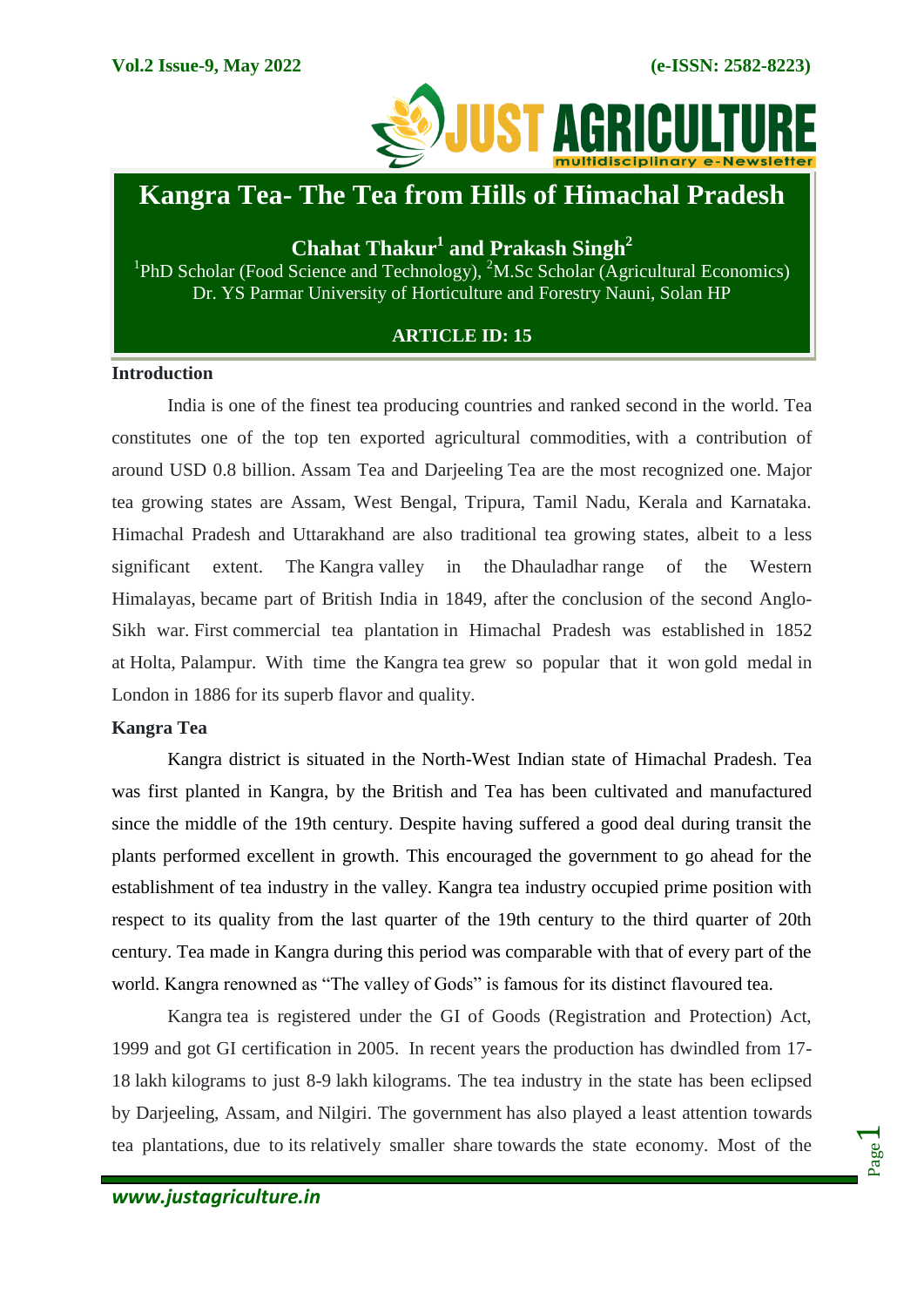

policies policies are targeted towards the apple industry which is worth INR 4,000 crore, while tea industry accounts to just INR 18-20 crore. Rao and others carried out the study in 2019 and identified the major constraints faced by different stakeholders of Kangra Tea value chain were: cooperative failures, unmarked GI label, high labour cost and availability problem, seasonal demand and market availability problems.



## **Tea Industry in Himachal Pradesh**

In 1849, Dr. Jameson brought China tea plants to Kangra valley, from Almora and Dehradun. Both black and green teas were manufactured in Kangra. But, the disaster of 1905, instabilities in the major importing regions like Kashmir & Afghanistan and liquidation of tea auction centre at Punjab in 2005, brought down the tea trade to a great extent. Quite unlike the organized tea planting that exists in Darjeeling, Assam and the Nilgiris, the Kangra tea, today literally survives against all odds. Dominated by small growers, tea growing in the state is more of a cottage industry. At present, the tea acreage is estimated at 2,312 hectares with practically half the area considered either neglected or abandoned. TodayKangra tea is dominated by few major tea gardens viz. Palampur Co-operative Tea Factory, Manjhee Valley Tea Estate, The Wah Tea Estate, Dharamshala Tea Company.

# **Cooperative and Corporate Tea Factories**

During 1964-83, the state government of H.P. provided assistance for setting up of four cooperative tea factories. Since small growers lack the financial capacity to set up their own factories, they were encouraged to supply the green leaf to the coop factories,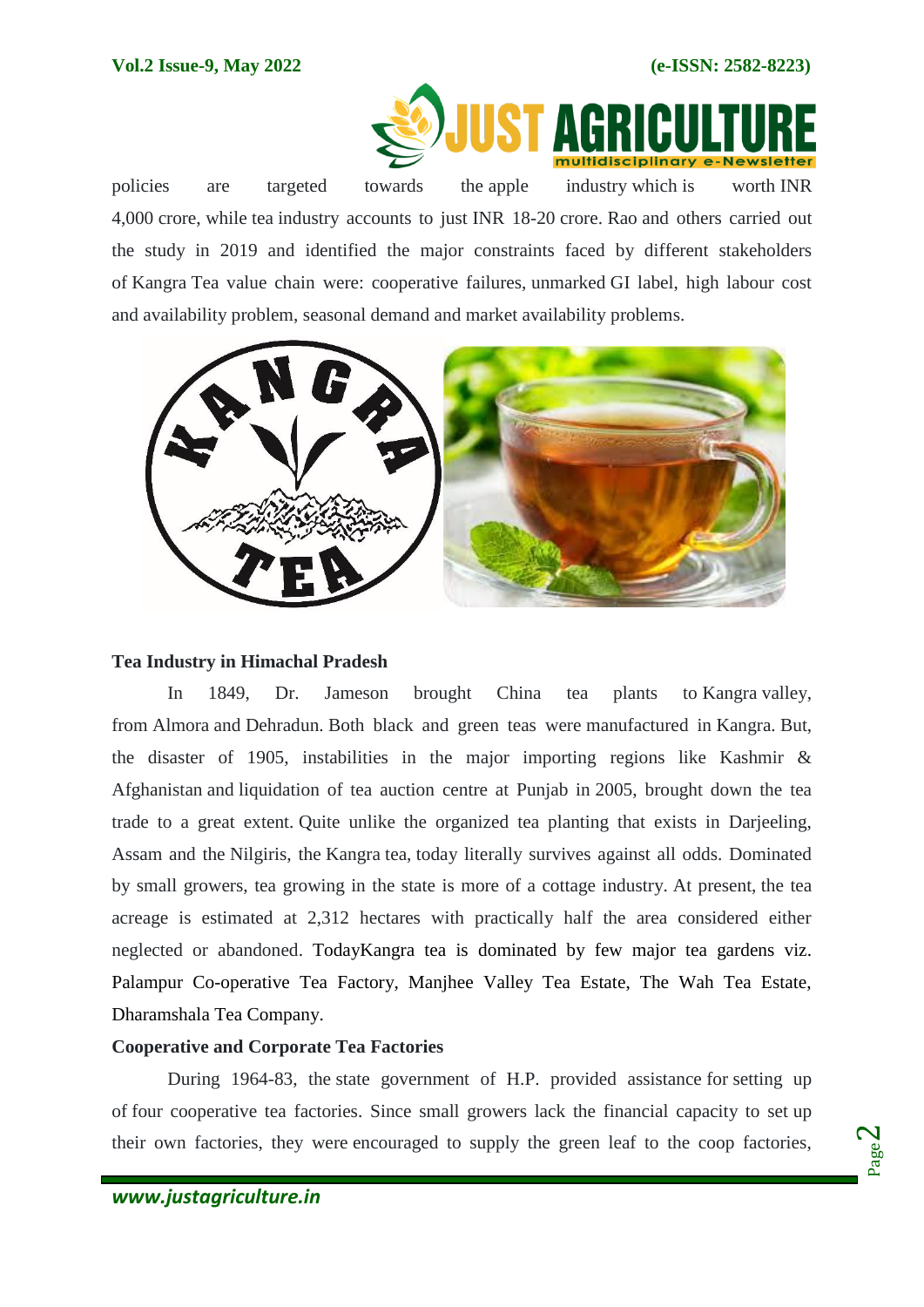

which would then process and market the made tea. But, sadly by year 2002, only the Palampur Tea Factory was functional while, the others shut down as operations became economically unviable. Tea Board of India stepped in to encourage large growers to invest in the region. A result of such intervention is Manjhee Valley, promoted by A.K. Singh, a veteran tea entrepreneur, and his son Kunal Singh who handles marketing based in New Delhi. In 2003, HP government leased the Sidhbari cooperative tea factory to the Singhs. Year 2006 - Baijnath cooperative tea factory was given on lease to Tewari and partners, who are now marketing Kangra teas under the brand name "Himtea"**.**Himalayan Enterprises Tea Factory produces the tea under the brand name "The Himalayan Brew", is 150 years old. Dharamshala Tea Company was established in the year 1882. From 2005, onwards they have shifted to production of black orthodox and other speciality tea like white tea, green tea and oolong tea. Teas are packed in the tins and cartons in the name of Mann Brand**.**

#### **Specialty of Kangra Tea**

The difference of Kangra tea with the other kinds of tea is that the distinct raw mango aroma in it. It also offers you the more delicious mild taste than the other teas. The distinctive aroma, colour and flavour are indeed the unique selling proposition (USP) of Kangra tea (both black and green) owing to unique climatic conditions prevailing in snow-clad Dhauladhar ranges of Himalayas which differentiates it from tea growing in other parts of the country. The major aroma compound (2,5-dimethlypyrazine and ethylpyrazine) which is found in Kangra orthodox tea was absent in other teas (Institute of Himalayan Bio-resource Technology [IHBT]). Unlike other teas, Kangra tea is prepared by an orthodox method of processing due to the size of short leaf as it is difficult to cut such small leaves by machines using Crush, Tear, Curl (CTC) method. Orthodox tea is of higher quality than CTC tea, and most of the small tea growers (STGs) in Kangra Valley manufacture by the orthodox method. In India, CTC tea accounts for around 90.50 per cent of the production, whereas orthodox tea accounts for the remaining 9.50% (National Bank for Agriculture and Rural Development, 2016). Kangra tea is helpful in curing heart disease, reduces body weight, an antioxidant and low in caffeine and contains various minerals and vitamins.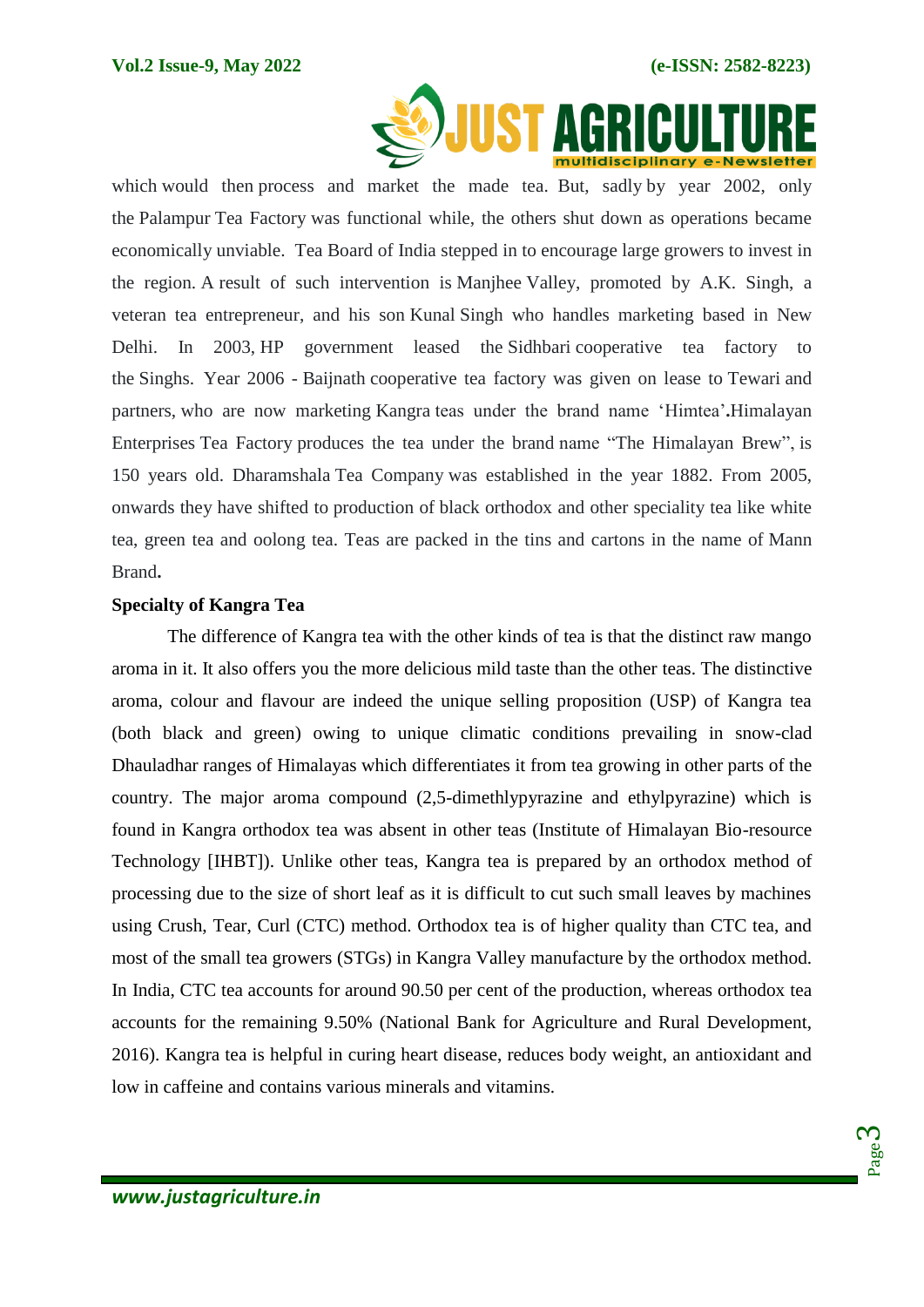

## **Table 1: Proximate data on important bioactive compounds present in Indian Teas**

| <b>Bioactive</b>      | Kangra Tea           | <b>Darjeeling Tea</b>            | <b>Assam Tea</b>    | Nilgiri Tea         |
|-----------------------|----------------------|----------------------------------|---------------------|---------------------|
| <b>Compounds</b>      |                      |                                  |                     |                     |
| <b>Catechin</b>       | $3.6 \text{ mg/g}$   | $0.7 \text{ mg/g}$               | $\approx$ 3.5 - 9.5 |                     |
|                       |                      |                                  | mg/g                |                     |
| <b>Epicatechin</b>    | $27.7$ mg/g          | $2.3 \text{ mg/g}$               | $~10 - 21.2$        | $3.9 \text{ mg/g}$  |
|                       |                      |                                  | mg/g                |                     |
| Epigallocatechin      | $43.6$ mg/ g         | $3.0$ mg/ g                      | $~241.2 - 63.1$     | $1.6$ mg/ g         |
|                       |                      |                                  | mg/g                |                     |
| Epigallocatechin-     | $102.7 \text{ mg/g}$ | $24.9 \text{ mg/g}$              | $\sim$ 108-147      | $6.2 \text{ mg/g}$  |
| 3- gallate            |                      |                                  | mg/g                |                     |
| <b>Epicatechin-3-</b> | $39.4 \text{ mg/g}$  | $5.9 \frac{\text{mg}}{\text{g}}$ | $~2 - 34.2 -$       | $0.7 \text{ mg/g}$  |
| gallate               |                      |                                  | $64.6$ mg/g         |                     |
| <b>Theanine</b>       | $\sim$ 1.3-1.5 %     | $~1.3\%$                         | $~2.9\%$            |                     |
| <b>Caffeine</b>       | $\sim$ 17.5 mg/g     | $22.1 \text{ mg/g}$              | $\sim$ 30-55 mg/g   | $24.8 \text{ mg/g}$ |

# **The Nutritional Information of Kangra Tea**

The health benefits of Kangra tea is proven by the nutritional fact contained in it. It includes many vitamins and minerals good for our health. A glass of brewed Kangra tea is able to provide us with the following values:

- Dietary flavonoids
- Calcium
- Zinc
- Folic acids
- Vitamin B1
- Vitamin B2
- Vitamin B6

# **The Health Benefits of Kangra Tea**

Kangra tea is grown in one of the famous tea regions in India. However, it is sometimes also called as Himalayan tea. Whatever the name is, Kangra tea is able to give the amazing health benefits for you. Here are some of the benefits of Kangra tea.

Page  $\overline{\bf 4}$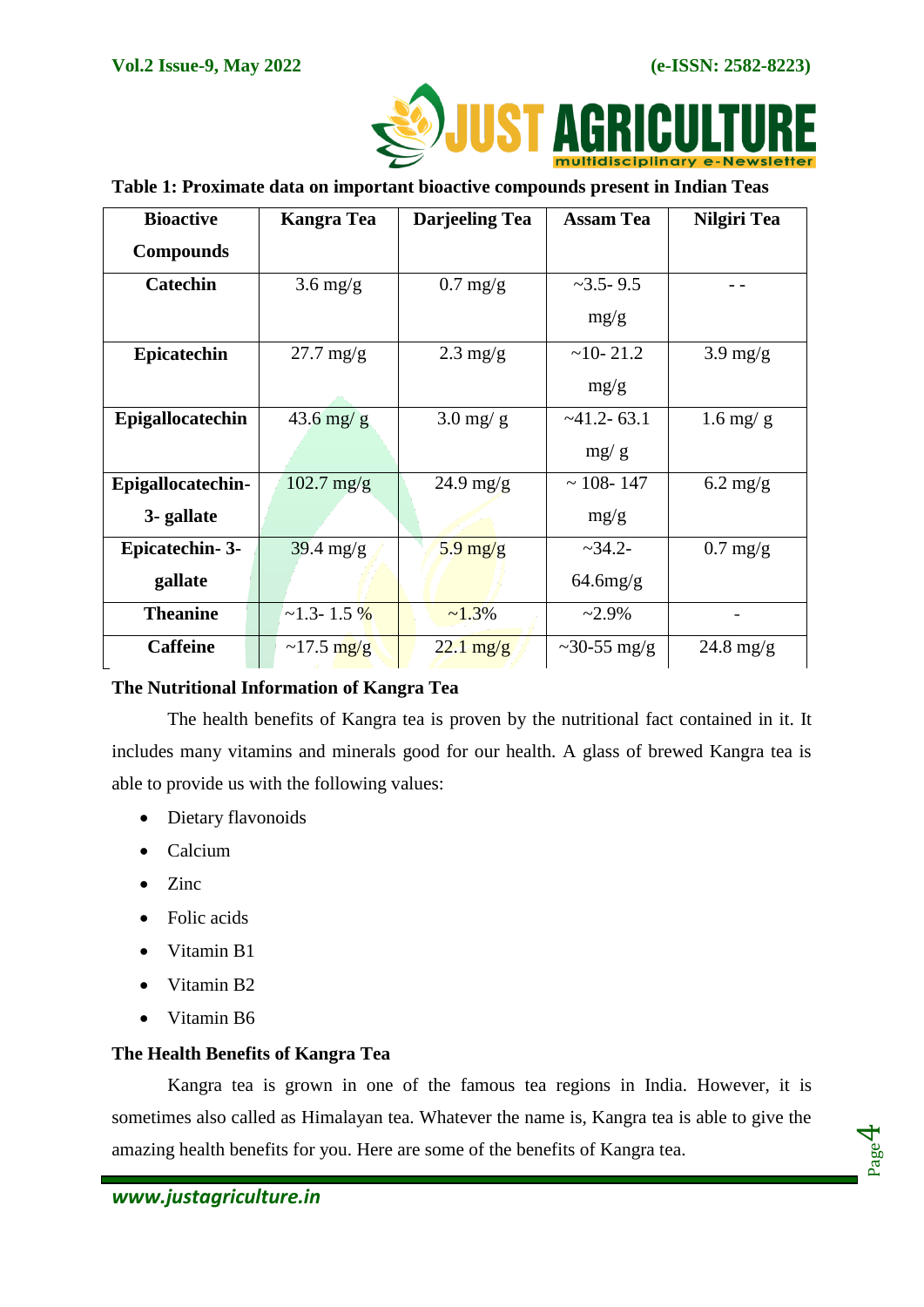

- **Low caffeine content:** Kangra tea possesses the low level of caffeine. Therefore, it is recommended for you to change your coffee habit with the healthy tea habit, as it gives you more health benefits with the similar effect to your body. Drink it in the morning to enhance your day.
- **Manage weight**: Consuming Kangra tea is good to manage your weight. Just like the [Health Benefits of Tulsi Tea for Weight Loss Plan,](https://drhealthbenefits.com/food-bevarages/beverages/tea/health-benefits-tulsi-tea-weight-loss) Kangra tea is able to inhibit fat absorption, and effectively prevent weight gain. In addition, it is a very low-calorie drink which is very good for your weight loss program.Not only prevent the weight gain, it can also reduce your weight. To have the health benefits of Kangra tea for your weight loss program, it is recommended for you to drink the tea right after the meal time.
- **Reduce stress:**Some of you might have known the health benefits of [Health Benefits](https://drhealthbenefits.com/food-bevarages/beverages/tea/health-benefits-drinking-green-tea-before-bed)  [of Drinking Green Tea before Bed.](https://drhealthbenefits.com/food-bevarages/beverages/tea/health-benefits-drinking-green-tea-before-bed) The same thing also happens in Kangra tea. Drinking Kangra tea prior the bed time is able to reduce your stress and improve the sleep quality.
- **Improve mood**: Some drinks are good for your mood. Just like the Health Benefits of [Chocolate Drink](https://drhealthbenefits.com/food-bevarages/beverages/processed-beverages/health-benefits-of-chocolate-drink) **,** Kangra tea or Himalayan tea can do the same. Drinking Kangra tea is pleasant and able to improve your mood. You can even fix your mood just by sniffing on the pleasant aroma of Kangra tea.
- **Lower blood pressure**: Drinking Kangra tea is known to be able in loosening your blood vessel. This way, we can prevent high blood pressure. As we know, the high blood pressure may lead to some other problems such as heart diseases.
- **Reduce cholesterol:** Kangra tea is also effective to reduce your bad cholesterol level. It is able to filter the bad cholesterol from your foods and perfectly expel the bad cholesterol along with the waste. This way, the consumption of Kangra tea is able to reduce the risk of developing coronary heart.
- **Prevent cancer:** Just like the other kind of tea, such Health Benefits of Golden [Monkey Tea](https://drhealthbenefits.com/food-bevarages/beverages/tea/health-benefits-golden-monkey-tea)**,** Kangra tea is rich with antioxidants. Antioxidants are able to fight the free radicals, the most potent risk factor of cancer. Some studies concluded that Kangra tea is good to reduce the risk of some types of cancer including lung, throat, breast, colon, and prostate cancer.